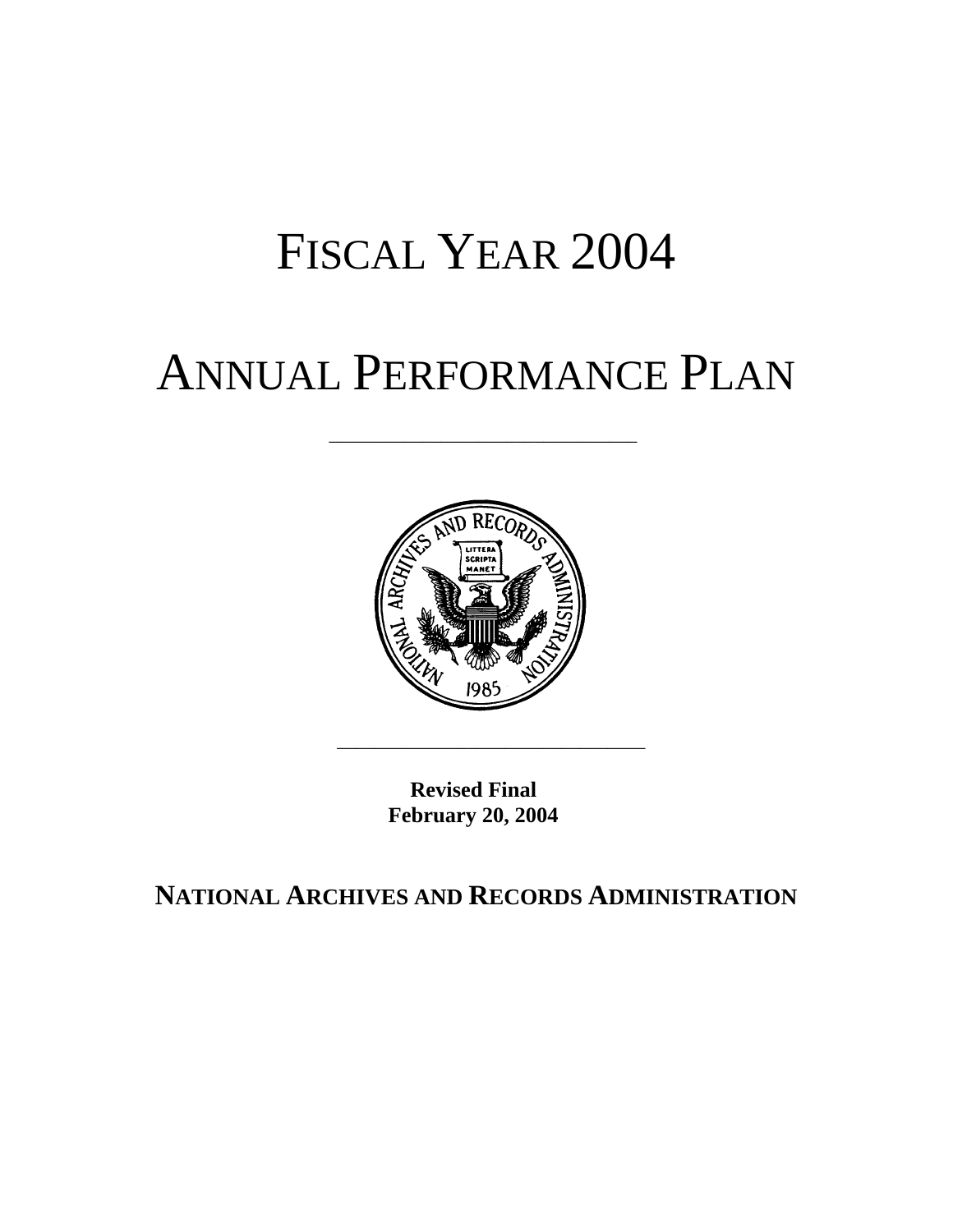## **TABLE OF CONTENTS**

| <b>Preface</b>                          |                                                                  | iii            |
|-----------------------------------------|------------------------------------------------------------------|----------------|
|                                         | <b>Strategic Goal 1: Essential Evidence</b>                      | $\mathbf{1}$   |
|                                         | Target 1.1: Records management redesign                          | $\mathbf{1}$   |
|                                         | Target 1.2: Schedules for capital asset plans                    | $\overline{4}$ |
|                                         | Target 1.3: Scheduling and appraisal services                    | 6              |
|                                         | <b>Strategic Goal 2: Electronic Records Archives</b>             | 8              |
|                                         | Target 2.1: Servicing electronic records in NARA records centers | 8              |
|                                         | Target 2.2: Accessioning electronic records                      | 9              |
|                                         | Target 2.3: Managing electronic records                          | 11             |
|                                         | Target 2.4: Processing electronic records                        | 12             |
|                                         | Target 2.5: Cost of electronic records preservation              | 14             |
| <b>Strategic Goal 3: Access</b>         |                                                                  | 17             |
|                                         | Target 3.1: Customer service                                     | 18             |
|                                         | Target 3.2: Online services                                      | 21             |
|                                         | Target 3.3: Online catalog                                       | 22             |
|                                         | Target 3.4: Government-wide declassification                     | 24             |
|                                         | Target 3.5: NARA declassification                                | 26             |
|                                         | Target 3.6: Presidential records                                 | 28             |
|                                         | Target 3.7: NHPRC grants                                         | 29             |
|                                         | <b>Strategic Goal 4: Space and Preservation</b>                  | 31             |
|                                         | Target 4.1: Archival holdings in appropriate space               | 31             |
|                                         | Target 4.2: NARA records centers holdings in appropriate space   | 35             |
|                                         | Target 4.3: Preservation of at-risk holdings                     | 36             |
| <b>Strategic Goal 5: Infrastructure</b> |                                                                  | 39             |
|                                         | Target 5.1: Recruitment and development                          | 39             |
|                                         | Target 5.2: Equal employment opportunity                         | 40             |
|                                         | Target 5.3: Federal Register production                          | 42             |
|                                         | Target 5.4: Information technology                               | 44             |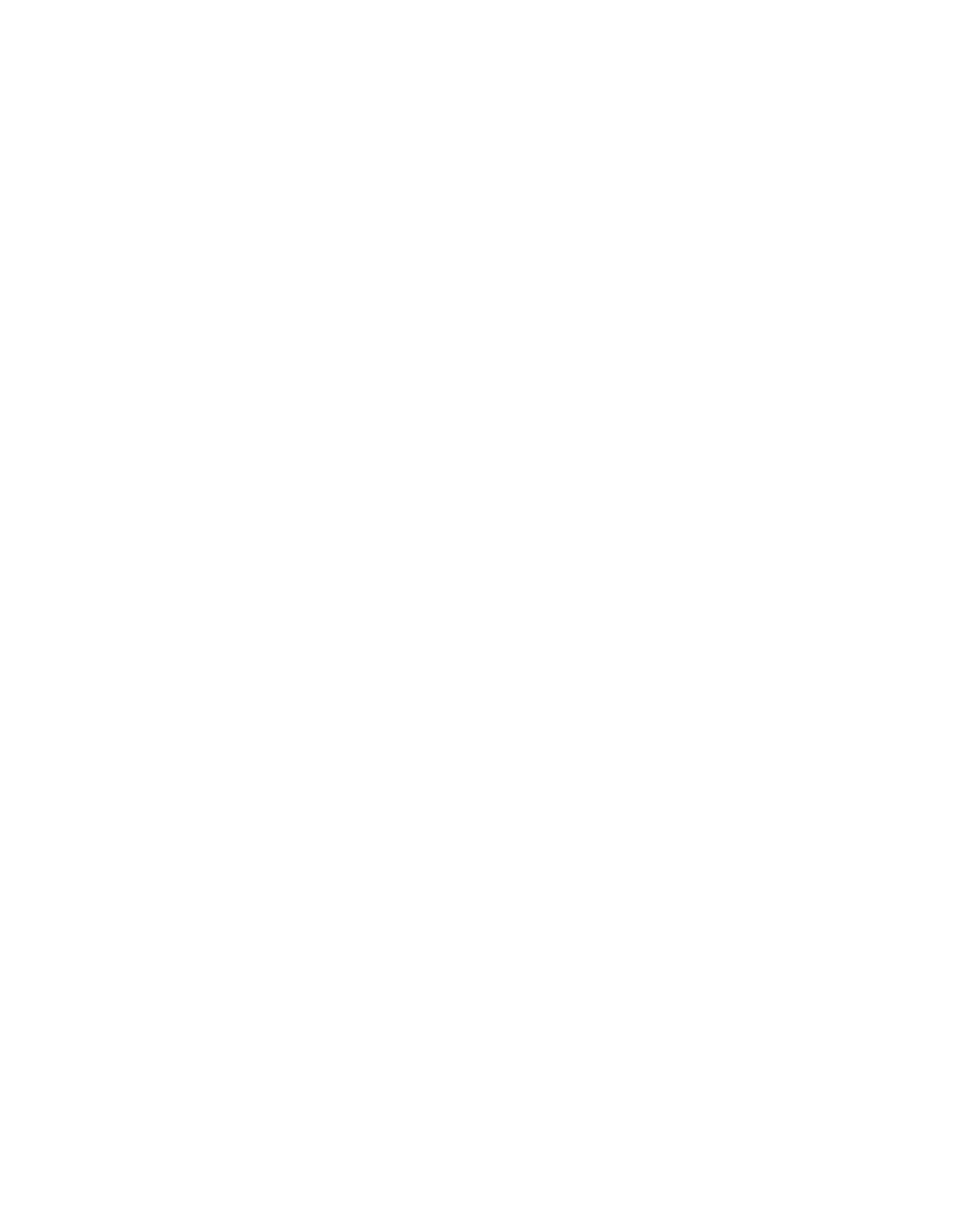experience will be diminished substantially. Moreover, as the business of government shifts more and more to electronic government and reliance on information technology, activities such as collecting taxes, providing veteran's benefits, and protecting our environment will suffer in both efficiency and effectiveness unless agencies are able to create, maintain, and readily access reliable electronic records.

**Means and Strategies** The growth in the volume of electronic records is enormous. At the end of the last Administration, the White House transferred several terabytes of electronic records to NARA for storage and preservation. The Census Bureau will be transferring electronic images of up to 600 million pages of information, comprising more than 40 terabytes of data, from the 2000 Census. Digital Military Personnel Files represent estimated transfers of a billion files over 10 years. A conservative 1999 estimate indicates that the yearly volume of email traffic in the Federal government is approaching 36.5 billion messages per year. Even if only 2 percent of those messages are appraised as necessary for preservation, the volume would be thousands of times greater than all the electronic records NARA has accessioned since the first such transfer in 1971. In the last three decades, NARA has captured and fully-processed less than 2 terabytes of data in approximately 180,000 files.

Our ability to promptly process archival electronic records will be significantly enhanced by the creation of Electronic Records Archives (ERA). While NARA's existing capacity to process electronic records is higher than it has ever been, it still lags woefully behind what we anticipate agencies will be sending to NARA over the next several years. NARA's existing systems and staff are able to copy about 385 gigabytes of data per year. Until the ERA system is operational, we will extend and expand our existing systems to attempt to keep up.

In FY 2003 we upgraded and replaced existing system components, purchased additional computer processing power and speed, and modified software to perform initial preservation (i.e., making an exact copy onto archivally acceptable media) on new file formats through our existing Archival Preservation System and Archival Electronic Records Inspection and Control System. These changes have allowed us to begin processing nearly 30 million email messages from the Clinton Administration and complete the processing of electronic records from the Reagan and Bush Administrations. In FY 2004 we plan to continue these efforts, adding processing speed, additional storage capacity, and new storage media, as well as making functional changes to systems to accommodate new transfer formats.

**Key external factors** The results of existing and future research and development into electronic records preservation may change the requirements for an electronic records preservation system.

| Performance Data                                                 | <b>FY 2001</b> | <b>FY 2002</b> | <b>FY 2003</b> | <b>FY 2004</b> |
|------------------------------------------------------------------|----------------|----------------|----------------|----------------|
| Performance target for median time to make archival electronic   |                |                |                | <b>250</b>     |
| accessions available for access (in calendar days).              |                |                |                |                |
| Median time (in calendar days) for processing electronic records |                |                | 450            |                |
| accessions from the time of transfer to NARA.                    |                |                |                |                |
| Number of electronic records transferred (in file units).*       | 2,099 data     | 6,786 data     | 68,342         |                |
|                                                                  | files in 89    | files in 148   | data files     |                |
|                                                                  | accessions     | accessions     | in $100$       |                |
|                                                                  |                |                | accessions     |                |
| Cost per electronic record transferred.                          |                |                |                |                |

## **Verification and Validation**

*\* The number of electronic records transferred, in logical data records, which is the preferred unit of measure, is not available*